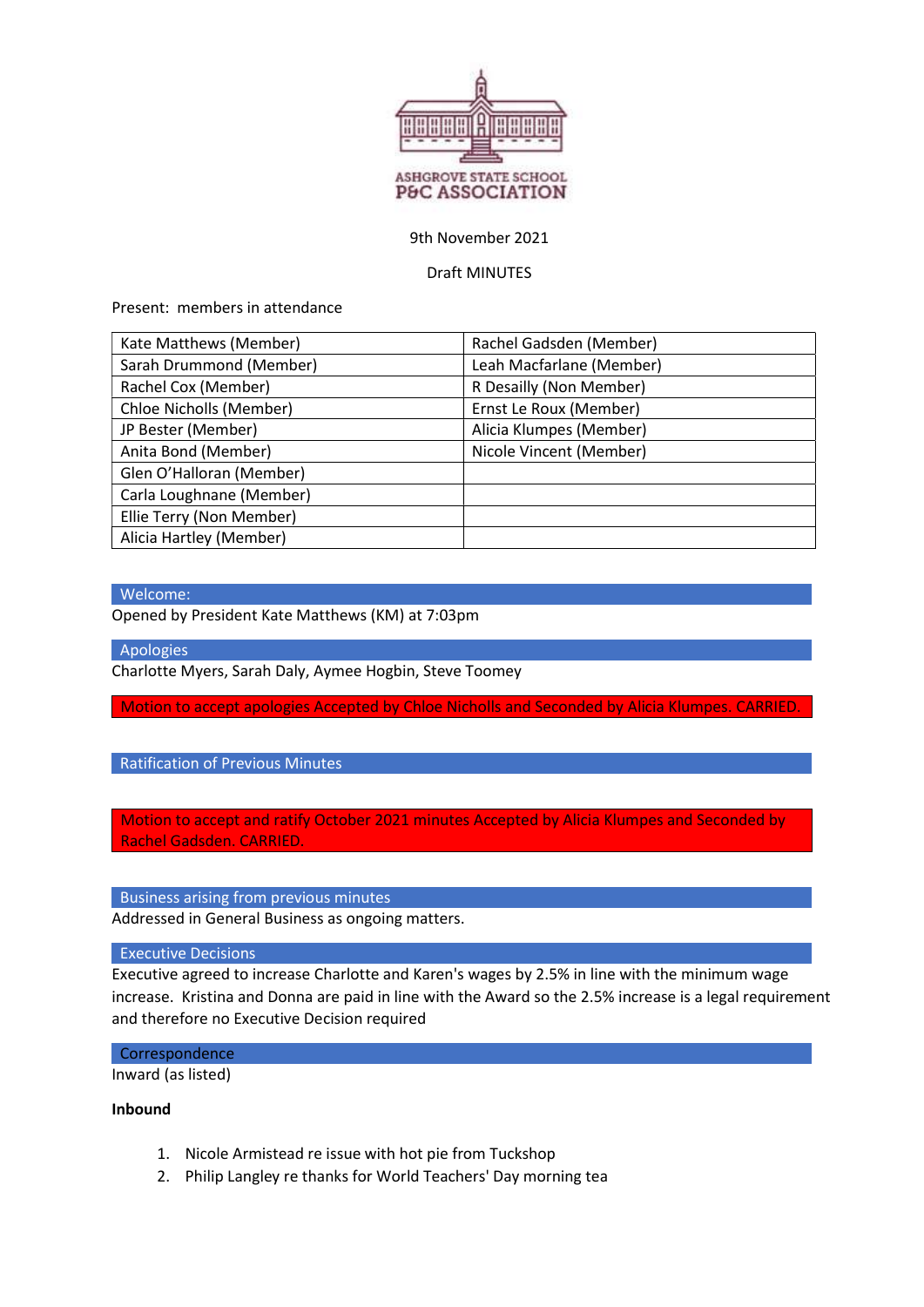- 3. Gingerbread Folk re information for finalising order
- 4. Heather Marshall re funding/grants opportunity for managing organics
- 5. Lana Noir re Deep Grey photography offer for Long Lunch
- 6. Renee O'Halloran re P&C membership confirmation
- 7. Glen O'Halloran re Year 6 parent reps and communication channels for Year 6 information
- 8. Samantha Reeves re Fete 2022
- 9. Roger Desailly re Fete 2022
- 10. Ellie Terry re Fete 2022
- 11. Amanda Kid re Fete 2022
- 12. Belinda Copley re Fete 2022
- 13. Lisa and Lyle Li re Fete 2022
- 14. P&C Qld re updates to Student Protection Risk Management Strategy
- 15. Staff wages and creditor expenses
- 16. Advertising offers and newsletters from a variety of providers including Ainslie Rockall-Mills (Backflips against bullying show), Mandy Weidmann, Chef Mel, iSponsor App, Oktion, School Fun Run, Fairtrade Australia, Colin Hili (Jumbo Interactive), Silverbox, Barnard Mangakahia (Performance, "Mana the Spirit of Polynesia"), Gingerbread Folk, Helen Kansky (Youth Mental Health First Aid Course), Containers for Change, Leanne Burns (Freedom Property), Rachel McCann (card making fundraiser) and Crazy Camel.

# **Outbound**

- 1. Replies to all incoming (except advertising offers and newsletters)
- 2. Email to past P&C volunteers re thoughts on Fete 2022
- 3. Heather Marshall re prep enrolment packs
- 4. Amanda Hay re Uniform Shop air conditioner
- 5. Heather Marshall re P&C membership form and Tuckshop volunteer form
- 6. Parent Network communications

Motion to accept Inbound and Outbound Correspondence as true and correct accepted by Rachel Gadsden and Seconded by Anthony. CARRIED.

Child burnt by a hot pie, as a result of leaving in the oven for too long, working with parent, child received a blister and has recovered. Actions in place to deal avoid future incidents.

## Other business

## Reports

## Treasurer's Report

Due to the timings of this meeting the financials remain unchanged from the September figures presented last meeting.

Proceeds from long lunch approx. \$20,000 however expenses not yet submitted, expected profit to be \$3-4K.

It is anticipated that the financial strength of the P&C will remain for the rest of the year

Motion the Treasurer's Report be approved and accepted by Leah Macfarlane and Seconded by Alicia Klumpes. CARRIED.

Uniform report -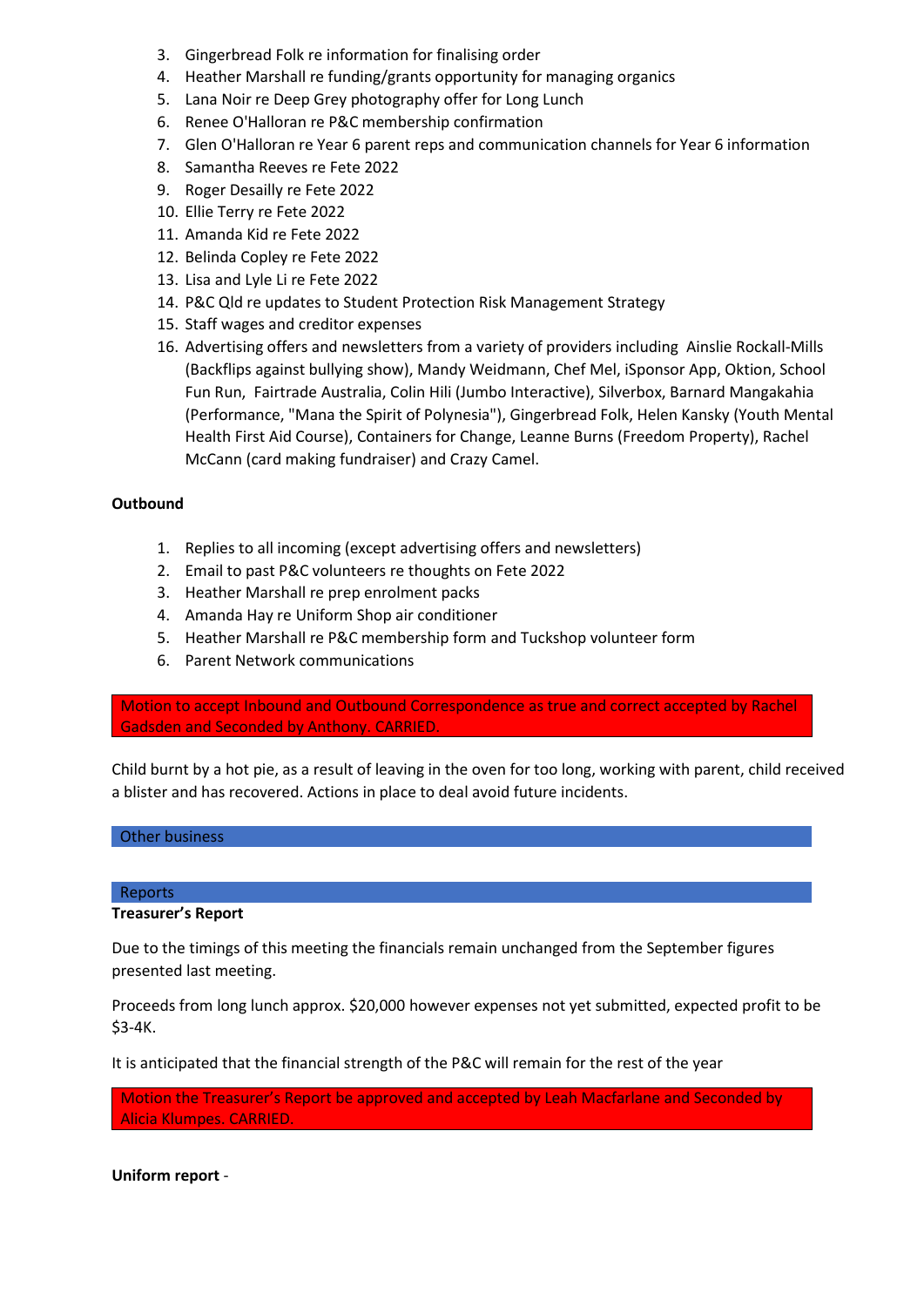Flexischools released new app, it was requested that the size, wording and location of the Uniform Shop Tab (currently located separate to the "order food" tuckshop tab) be changed. This was not possible and communication via notifications on Flexischools has been added to guide parents / carers to the location of the new tab.

Prep uniform order forms were due by 5<sup>th</sup> November, with orders packed for collection during the Prep orientation week 22<sup>nd</sup>-25<sup>th</sup> November. Uniform shop will be open for an additional  $\frac{1}{2}$  hour Wednesday, open until 9:30am to assist new Prep parents attending the Prep playgroup to be able to try on and purchase items.

New hats with toggle at the back have arrived, old stock will remain until sold out.

Motion the Uniform Report be approved and accepted by Rachel Gadsden and Seconded by Rachel Cox. CARRIED.

#### Tuckshop report –

Busy day on Thursday before public holiday.  $3<sup>rd</sup>$  of December will be last tuckshop day

Tuckshop had a record breaking day before the Public Holiday last Thursday with 510 Orders, with 300 of those being orders for Pizza! Last day for Tuckshop this term will be Friday 3rd December. We will have a meal deal on the day as usual but an early close off to ensure that we have enough food and no leftovers to have to store over the Summer holidays.

Tuckshop has purchased 4 new trays for use in the ovens on the pizza days. The majority of this cost was covered by a Visa gift card earned through purchases.

Motion the Tuckshop Report to be approved and accepted by Rachel Cox and Seconded by Leah Macfarlane. CARRIED.

Ashgrove Aces report-

Swim club have had 4 club nights since this swim season began in October, over 70 children registered.

The club has introduced a new, locally developed app to streamline operations called Swim Club Connect. The app has been amazing and has resulted in less volunteer hours.

Motion the Sponsorship Report to be approved and accepted by Leah Macfarlane and Seconded by Alicia Klumpes CARRIED.

## Principal's Report (Anita Bond) -

New Governor will be attending the school next week, her husband Professor Graeme Nimmo RFD used to attend Ashgrove State School.

Ashgrove State School was invited to attend the launch of the new children's book, A Place for all Queenslanders and our Librarian and 5 children will attend launch, at government house. Pupils to be selected to attend will be those that help out in the library.

New playgroup from 9:30-10:30 on Wednesdays, an informal number of activities parents come along, have a chat and morning tea and guest speaker. Approx. 70 attend each week. Building connection with community. New families coming next year attend and has been a great initiative. Children and parents that don't know anyone meet new comers to the school. Looking to do this each term 4 going forward.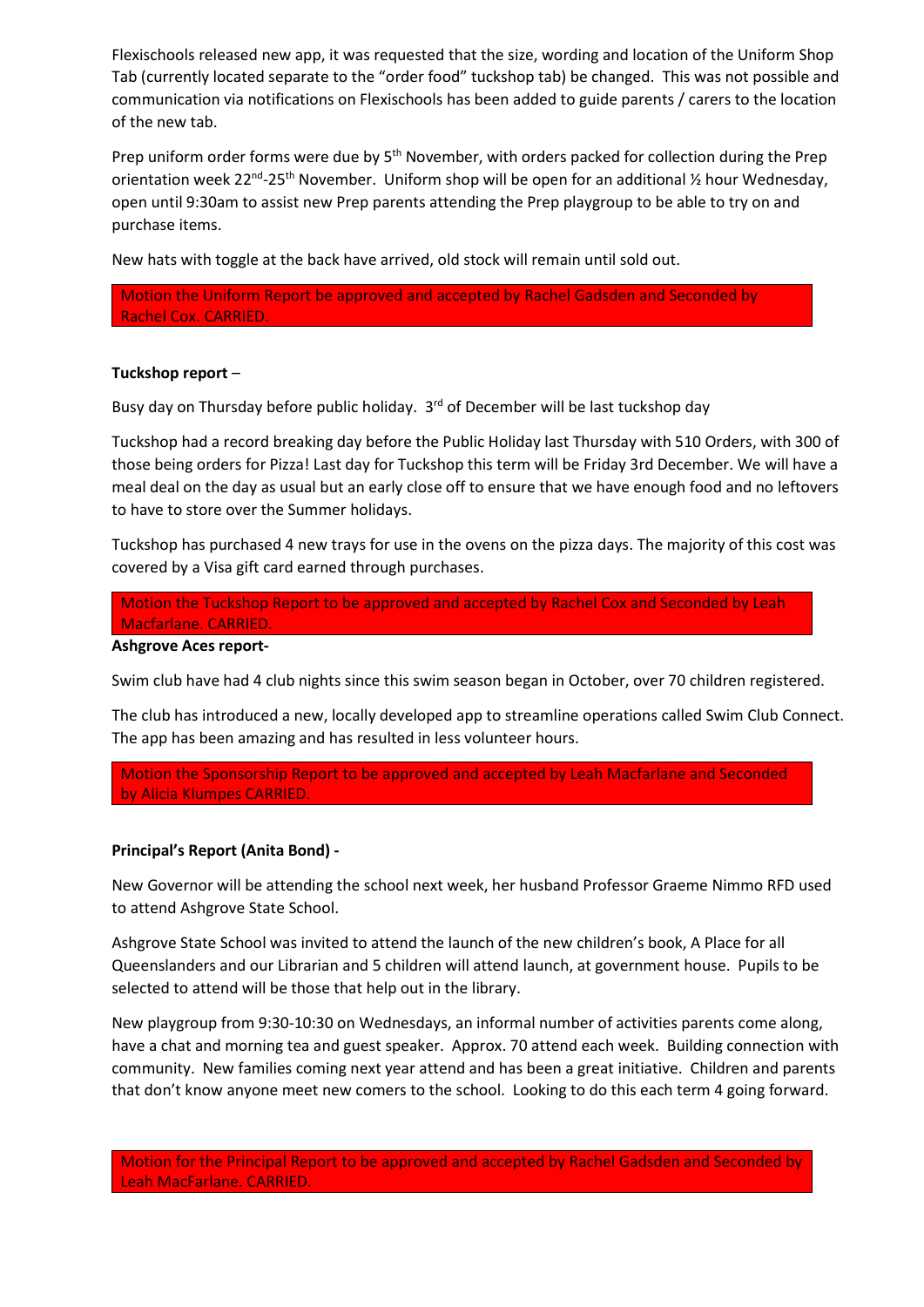#### Motions on Notice

1. P&C Student risk strategy update. This Student Protection Risk Management Strategy is developed to enable the P&C Association to comply with the legislative requirements for the protection of children and young people from harm and the risk of harm. All adults need to report all incidents of sexual abuse to Principal or police. Mandatory reporting.

Anita questioned if a P&C induction is required. N.B. P&C Qld confirmed (post meeting) that any volunteers would only need to undertake an induction where offered and required by the school.

A volunteer, who is not a parent of a child of the school or exempt, is required to have a Blue Card regardless of how often they come into contact with students.

Nicole Vincent offered to help with advice to support volunteers, Nicole has worked in Child protection for 20 years and is happy to help P&C with advice.

Motion for the Student risk strategy amendment to be approved and accepted by Rachel Gadsden and Seconded by Leah MacFarlane. CARRIED.

2.  $$500$  requested to fund a thank you event for volunteers on 21 $^{st}$  November

Motion for \$500 in expenses to fund the Volunteer thank you event be approved by Rachel Gadsden and Seconded by Alicia Klumpes. CARRIED.

#### General business

1. Fete – Discussions around having a fete in 2022

As we did not receive a volunteer to run the fete in 2022, we are considering having a biennial fete, it is not uncommon for fetes to be held every two years. Beyond the lack of volunteers to coordinate the event, the P&C faces significant financial and volunteer risk in planning such an event due to uncertainties arising from the effect of Covid-19 in the community. For those reasons, it was proposed that in 2022, the fete would be replaced with a Community festival, with food trucks/stalls, colour run and open air movie night with an estimated profit of 50-60k. Last year the colour run raised 26k, similar sized schools raised 80k. Budget for event would be \$30,000 to cover costs.

Glen O'Halloran asked if someone steps forward to organise could we still run the fete? Kate explained that it was really too late as a budget and organisation of the fete needed to be set at this meeting, otherwise the next meeting would be in February next year. Glen emphasised that the question was nothing to do with money contribution for the school but wanted to take the opportunity to raise this question for sake of the community.

Kate confirmed that the P&C had gone out to the school community with an EOI requesting for a volunteer/s to run the fete, and directly to the volunteers previously involved with the fete. No viable options for running the fete were identified and almost all the fete volunteers who responded to the survey indicated that they would not be comfortable running a fete with the uncertainty that 2022 would bring and/or that the fete should be held biannually due to the huge undertaking for volunteers. Kate raised that the fete requires a 6 month lead in time, and that due to COVID, 2022 is likely create a lot of uncertainty and we're not sure what next year will bring and whether the event would go ahead. But we'd still like to do a community event, but not a massive event. Proposing Ashgrove P&C Twilight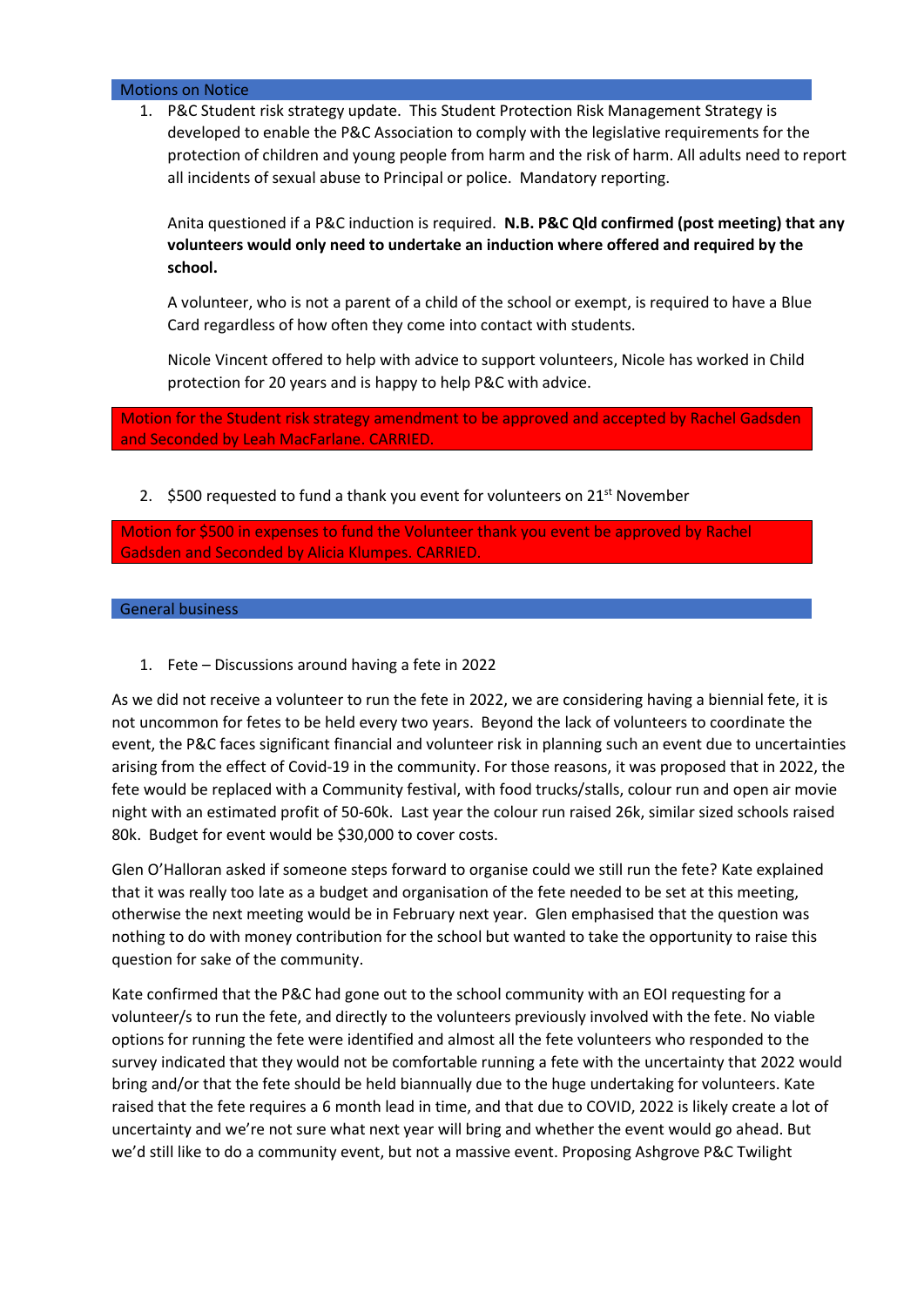Community Festival – potentially involving a colour run, stalls/food trucks, kids activities and movie night. This event would offer:

- o reduced volunteer time (less volunteers and time)
- o reduced financial risk (lower budget)
- $\circ$  more flexible can move the event if there are any barriers (Able to postpone close to the date or open up the movie night to the broader community if circumstances allow).

Anita Bond - Many Parents come through to the fete and it's been a huge part of showing how amazing the school is. Supported by Billy's and many local businesses. Suggested that if a volunteer group is required it would be useful to target the Prep group as they are hungry and eager to be part of the fete. New prep families did not get the opportunity to volunteer. It has been a school tradition for 140 years and it is a shame to see it paused.

Carla Loughnane commented on the disappointment that students may feel. There was discussion as to whether a replacement event would have the same impact for students.

Summary of the discussions:

.

- All up to volunteers, but wonder if it is too big, can we run a fete but with less stalls or on a smaller scale?
- Suggestion raised to pay a full time event manager to run the fete. It was noted that other schools engage an event manager to coordinate the rides, stalls and bar. Others shared that this can cause issues with raising volunteer assistance and while it may make money it doesn't have the community feel. This approach would also have implications for other P&C events and other volunteers.
- Possibility for full fete in 2023 after more certainty around Covid and allowing time to recharge and previous convenors or new parents would be ready to get involved.

Twilight Festival will be different with no rides but but still creates a community feel. May include a fun run with coloured power promoting health and made special for the grade 6 kids. It is a lower financial and volunteer time risk activity and will bring the school community together. Festival will keep the community feel with food trucks, family business and parent owned businesses sponsorships. Kate Matthews has volunteered to run the proposed Twilight Festival.

Motion for \$30,000 budget for the Twilight Festival to be held on 7<sup>th</sup> May be approved by Rachel Gadsden and seconded by Alicia Klumpes. CARRIED.

- 2. Trivia Night this Sat sold out in 30 minutes. 80s themed, doors open at 6pm with Italian Food Truck, leave lots of time to order. Can BYO food. Quiz master will be loads of fun, singing 80s song, 80s dress up and bar will be open to 11pm. Due to slightly relaxed covid restrictions, tables can increase by 3 tables. Open up remaining 3 tables to social media and parent network. Emails to be sent to Rachel Cox and first received will secure tables.
- 3. Long lunch 3,500-4000 estimated profit Aymee Hogbin and Alice Hagen did a great job, event was a great success
- 4. Gingerbread houses 136 orders. approx \$1300 raised, less flexischool fees. Pick up will be Wed 1 st December